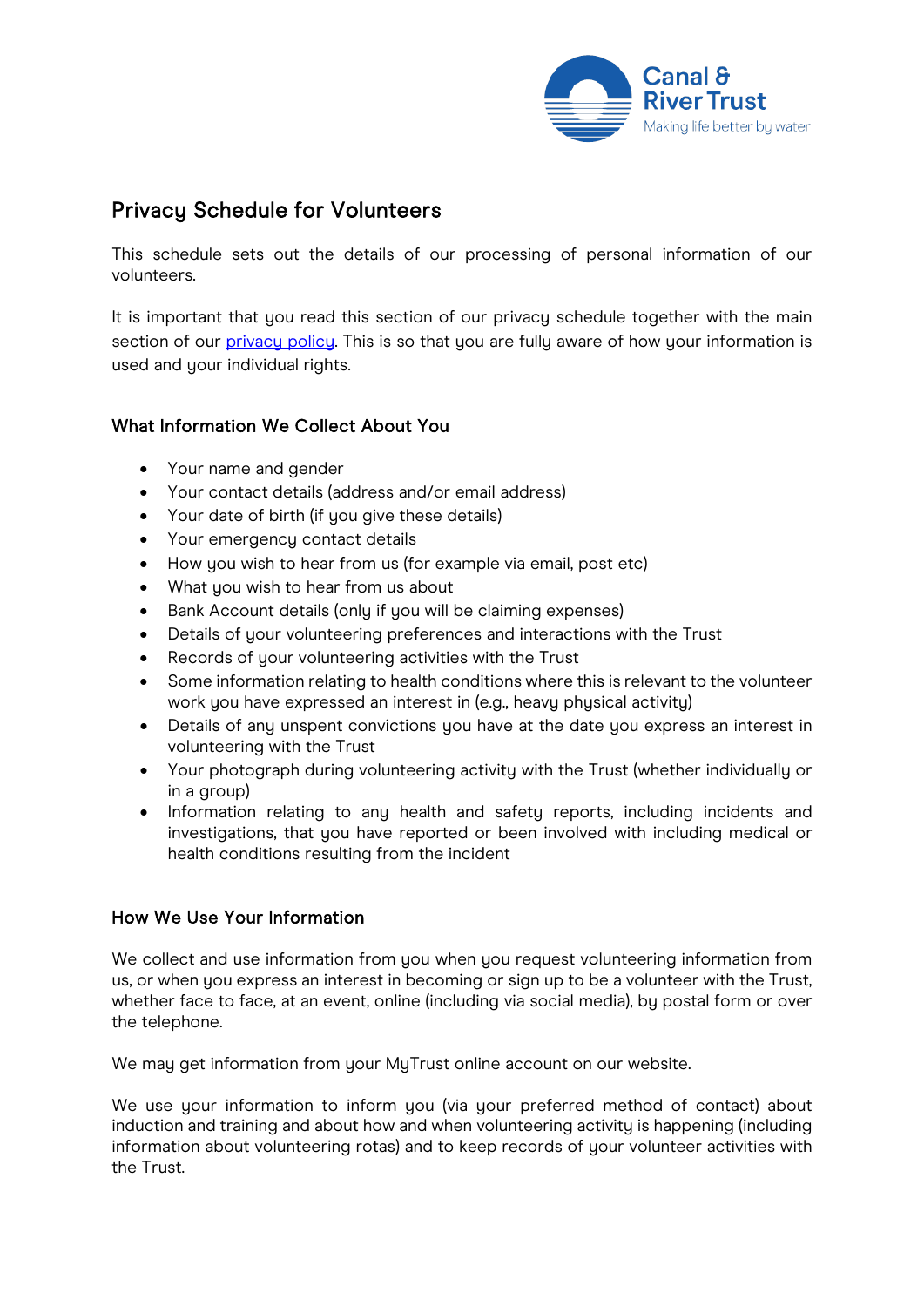We also use your information to invite you to give feedback (individually or through surveys) on your volunteering with the Trust, to understand how we may improve your experience and to provide you with information on celebratory events and information you need to help you promote the Trust as part of your volunteering role.

We may ask to take and publish photographs of you during your volunteering experience with the Trust.

Photographs, film, written story/audio of volunteers can be used externally, for example, on social media, a presentation or on the website. Social media platforms include but are not limited to LinkedIn and YouTube.

If you are involved in a near miss or a health and safety incident on Trust property or whilst at work, we will collect data relating to you and the incident in order to investigate and improve our working practices and the areas we have open or accessible to the public, staff, or volunteers within the Trust.

We may combine your email address into mailing groups within teams to enable volunteers to coordinate volunteering activity with each other.

### Legal Basis of Processing Your Personal Data

This personal information is essential for us to ensure the safest and best volunteering experience, matching volunteers to the right opportunities and communicating to them important and useful information to enable them to be as effective in their roles as possible.

We collect and use it in order to identify and communicate with our volunteers in an effective and efficient manner and we see this processing as within our legitimate interest. Having details of unspent convictions is necessary for safeguarding purposes, to ensure that our volunteers and other stakeholders are not put at risk, and we see this processing as within our legitimate interest.

We need bank account details to reimburse expenses. If you are not claiming expenses, we will not ask for these.

Personal information stored as part of your volunteering interactions under our legitimate interest may be subject to retention as an overriding legitimate interest if a request for erasure is received by the Trust.

When gathering research, we rely on legitimate interest. Where we do this, we will always refer to our privacy policy to ensure you are aware of your rights in relation to your personal data.

When the Trust gathers information relating to health and safety near misses or incidents, we are relying on legal obligation for the collection of this data and the processing of it to investigate and improve our estates.

We require health information on the basis that it is necessary to assess a volunteer's ability to assist in the working environment and we do not wish to risk accident or injury arising out of a known health condition. We also need to use your data in this way either to meet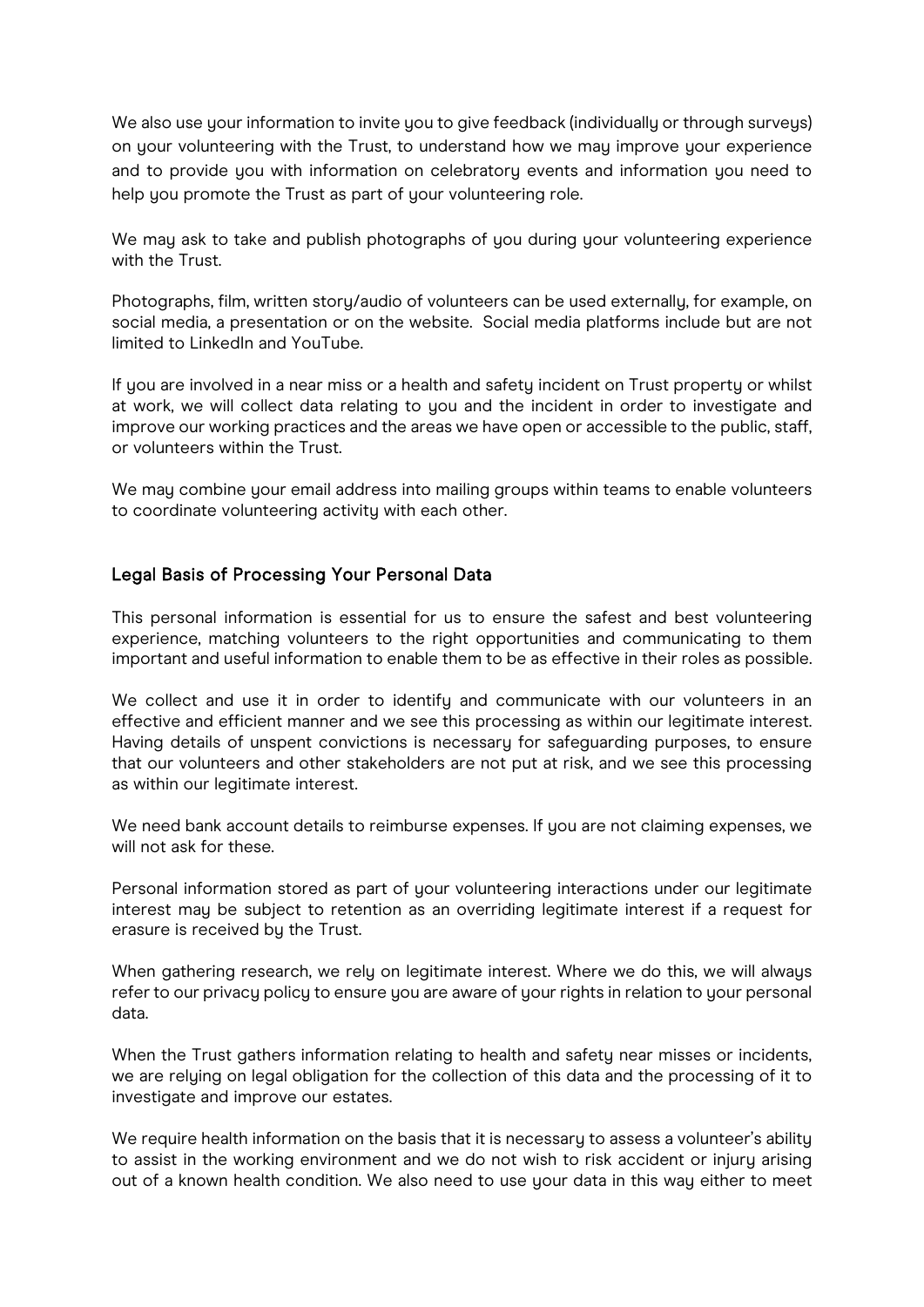our legal obligations under the Health and Safety at Work Act 1974 or for reasons of legitimate interest in organising our volunteering activities in an effective and efficient way. If you withdraw consent for us to use your data in this way you would not be able to volunteer with us.

The Trust has a legal obligation to respond to Data Subject Access Requests under the UK GDPR and DPA 2018. To comply with these requests, the Trust must exhaust all information held, including that contained in volunteer's emails, OneDrive, Teams and SharePoint to ensure that a complete response of all their personal information is provided. In order for the Trust to provide this information, we may use a Microsoft tool to interrogate our systems for these documents and correspondence, rather than relying on individuals to provide the information by manually searching their records themselves.

The Trust has a legitimate interest to process your personal data in the form of a photograph, film, written story/audio. If you do not wish to be captured in these activities, you have the right to opt-out at the time.

We may also process imagery via recorded meetings where we have a legitimate interest to do so. If a virtual meeting is being recorded, you will be informed of steps you can take to ensure you are not captured in the recording e.g., by turning your camera off and adding questions to the comment box.

#### How We Share This Data

We may allow our people, employees and volunteers, consultants and/or external suppliers or organisations acting on our behalf to process your information for the purposes for which you have provided it to us (examples below). We ensure they only have access to data necessary for them to perform the service we have asked them to do.

Where you are involved in volunteering in projects with partner charities, societies, or organisations then your information may be shared with them. We ensure that they only have access to data necessary for the project and that they process your data only in accordance with your data protection rights.

For certain roles (e.g., helmsmen) we may share your information with our occupational health assessor in order for them to carry out an assessment of your capability to perform these roles and we may be required to share it with oversight bodies (e.g., Marine Coastguard Agency).

We may share your information with our external research agencies so that they can contact you for the purposes of getting a better understanding of your volunteering experience with the Trust.

We work with external partners to communicate and promote our activities and celebrate your volunteer. Therefore, your personal data such as photograph, film, written story/audio may be shared with partner agencies involved in the promotion of Trust.